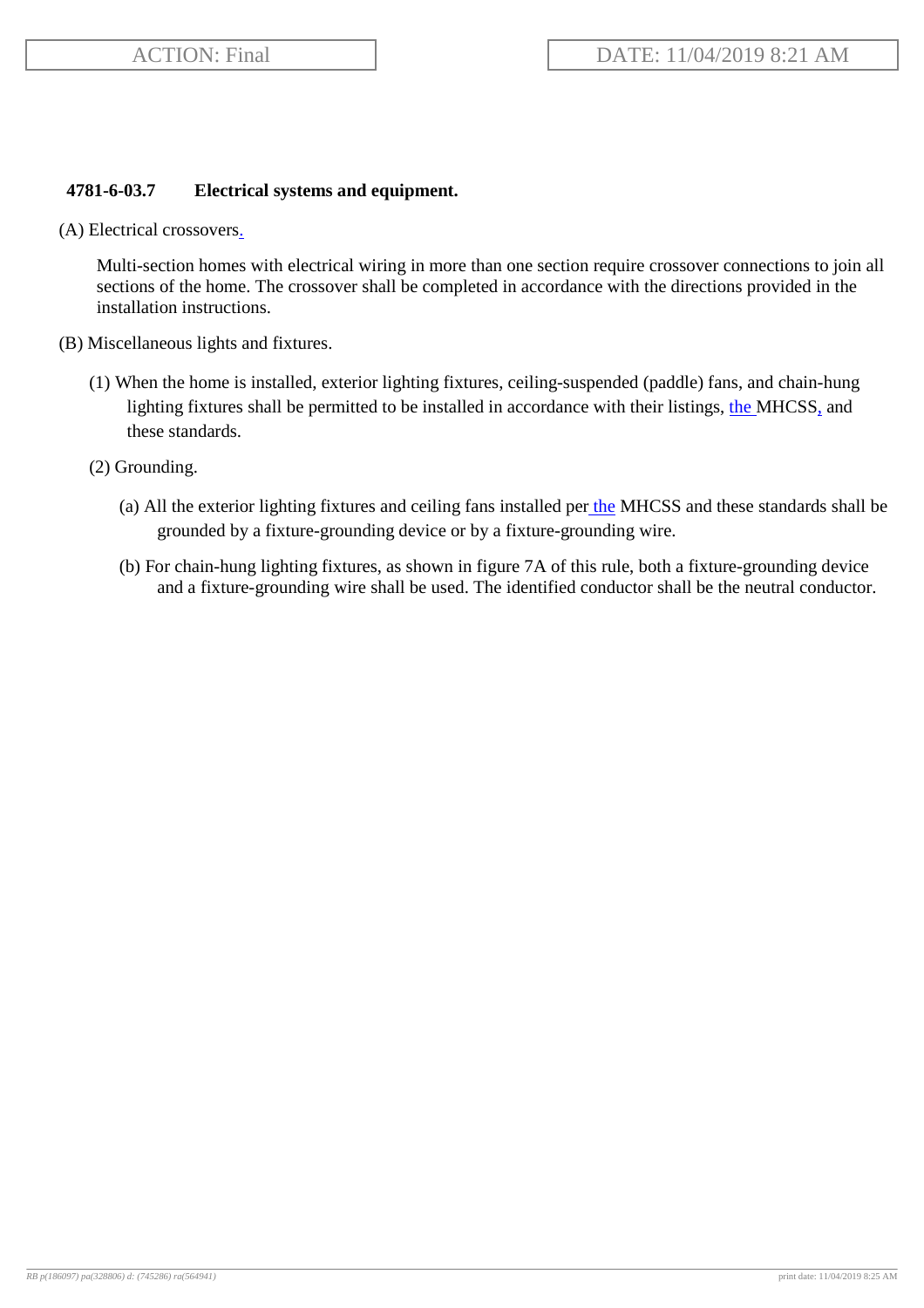## Figure 7A - Typical Installation of Chain-Hung Lighting Fixture



(3) Where lighting fixtures are mounted on combustible surfaces such as hardboard, a limited combustible or noncombustible ring, as shown in figures 7A and 7B of this rule, shall be installed to completely cover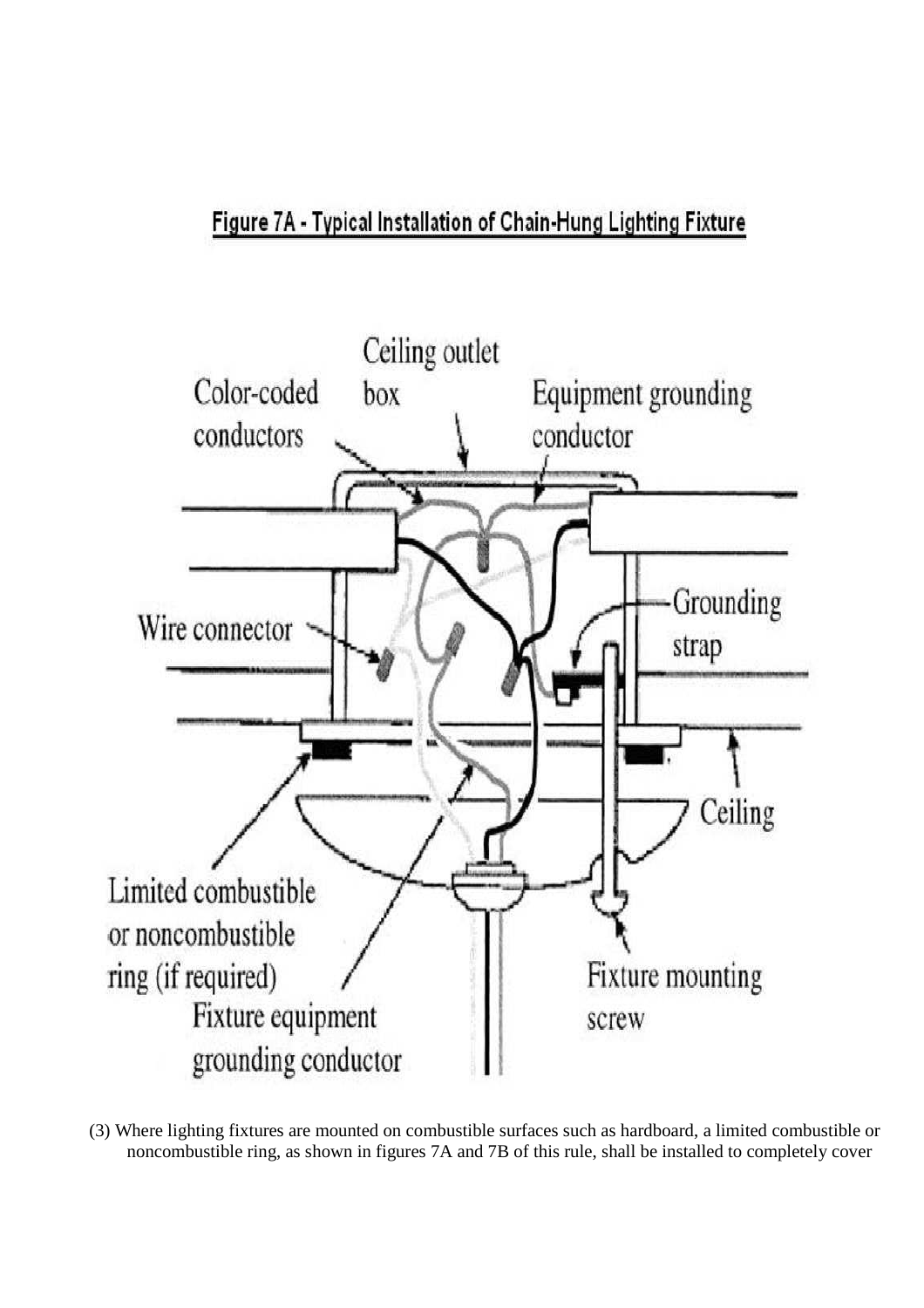the combustible surface exposed between the fixture canopy and the wiring outlet box.

## Figure 7B - Typicall Installation of Surface-Mounted Exterior Lighting Fixture



(4) Exterior Lights.

- (a) The junction box covers shall be removed, and wire-to-wire connections shall be made using listed wire connectors.
- (b) Wires shall be connected in compliance with the national electricelectrical code (NEC)-2008.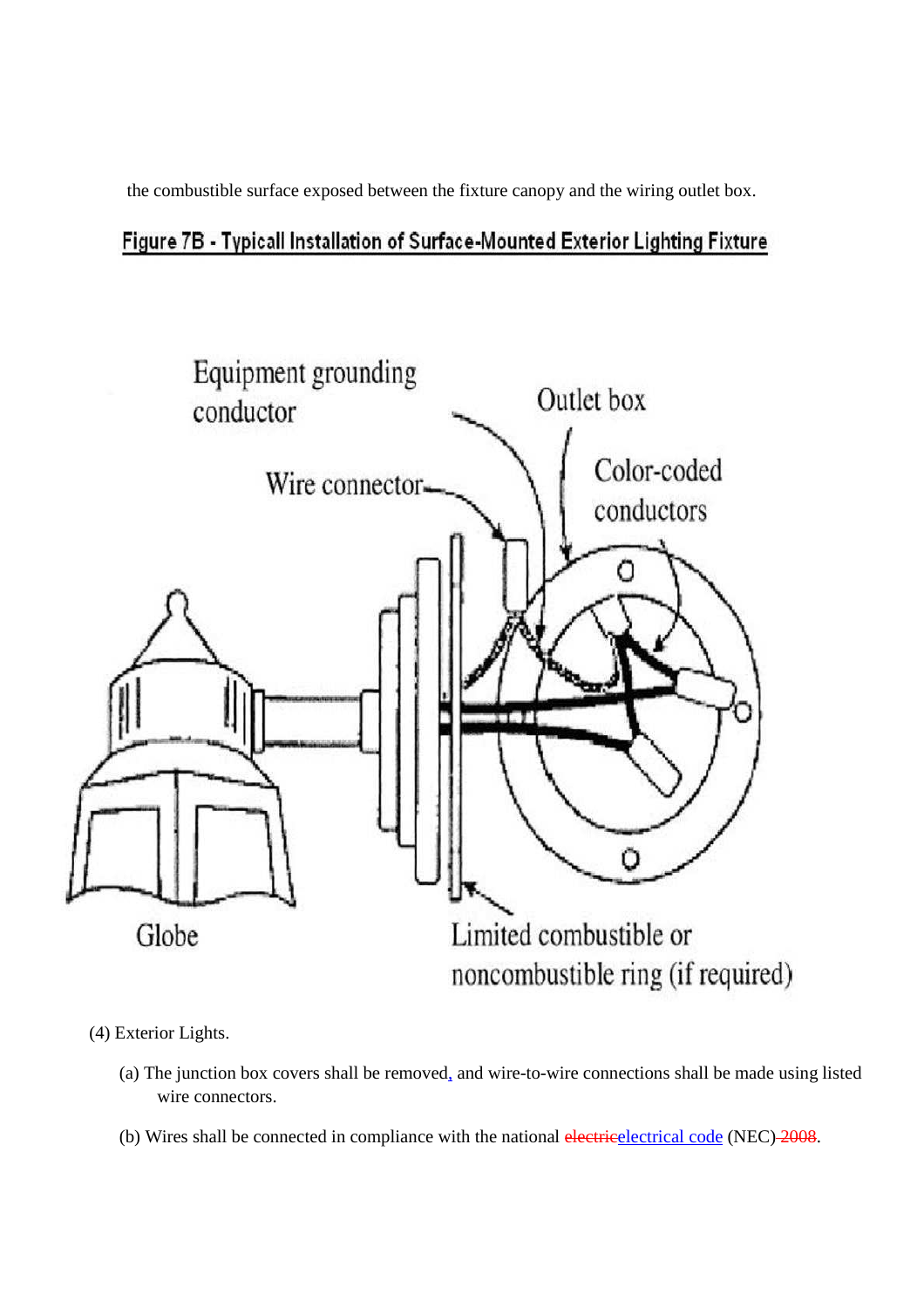- (c) The wires shall be pushed into the box, and the lighting fixture shall be secured to the junction box.
- (d) The lighting fixture shall be caulked around its base to ensure a watertight seal to the sidewall.
- (e) The light bulb shall be installed, and the globe shall be attached.
- (5) Ceiling fans.
	- (a) Ceiling-suspended (paddle) fans shall be connected to a junction box listed for ceiling fan application and installed with the trailing edges of the blades at least six feet four inches above the finished floor.
	- (b) The wiring shall be connected in accordance with the product manufacturer's installation instructions.
- (6) Testing.
	- (a) After completion of all electrical wiring and connections, including crossovers, electrical lights, and ceiling fans, the electrical system shall be inspected and tested. Testing shall be done in accordance with the manufacturer's installation instructions. Where no manufacturer's installation manual test procedure is available, the test shall be performed in accordance with testing procedures provided on forms approved by the commissiondivision.
	- (b) Each manufactured home shall be subjected to the following tests:
		- (i) An electrical continuity test to ensure that metallic parts are effectively bonded;
		- (ii) Operational tests of all devices and utilization equipment, except water heaters, electric ranges, electric furnaces, dishwashers, clothes washers/dryers, and portable appliances, to demonstrate that they are connected and in working order; and
		- (iii) For electrical equipment installed or completed during installation, electrical polarity checks shall be completed to determine that connections have been made properly. Visual verification is an acceptable electrical polarity check.
- (C) Smoke alarms.

Smoke alarms shall be functionally tested in accordance with applicable requirements of the smoke alarm manufacturer's instructions and shall be consistent with this rule. Where no manufacturer's installation manual or alarm manufacturer's test procedure is available, the test shall be performed in accordance with testing procedures provided on forms approved by the commissiondivision. All homes shall be required to have operational smoke detectors per NFPA recommendations.

(D) Telephone and cable television.

Refer to rule 4781-6-02.94781-6-03.9 of the Administrative Code for considerations pertinent to installation of telephone and cable television.

(E) Except where otherwise specified in these standards, electrical supply, electrical systems, and equipment installed on site for manufactured homes in a manufactured home park and a single site (private property)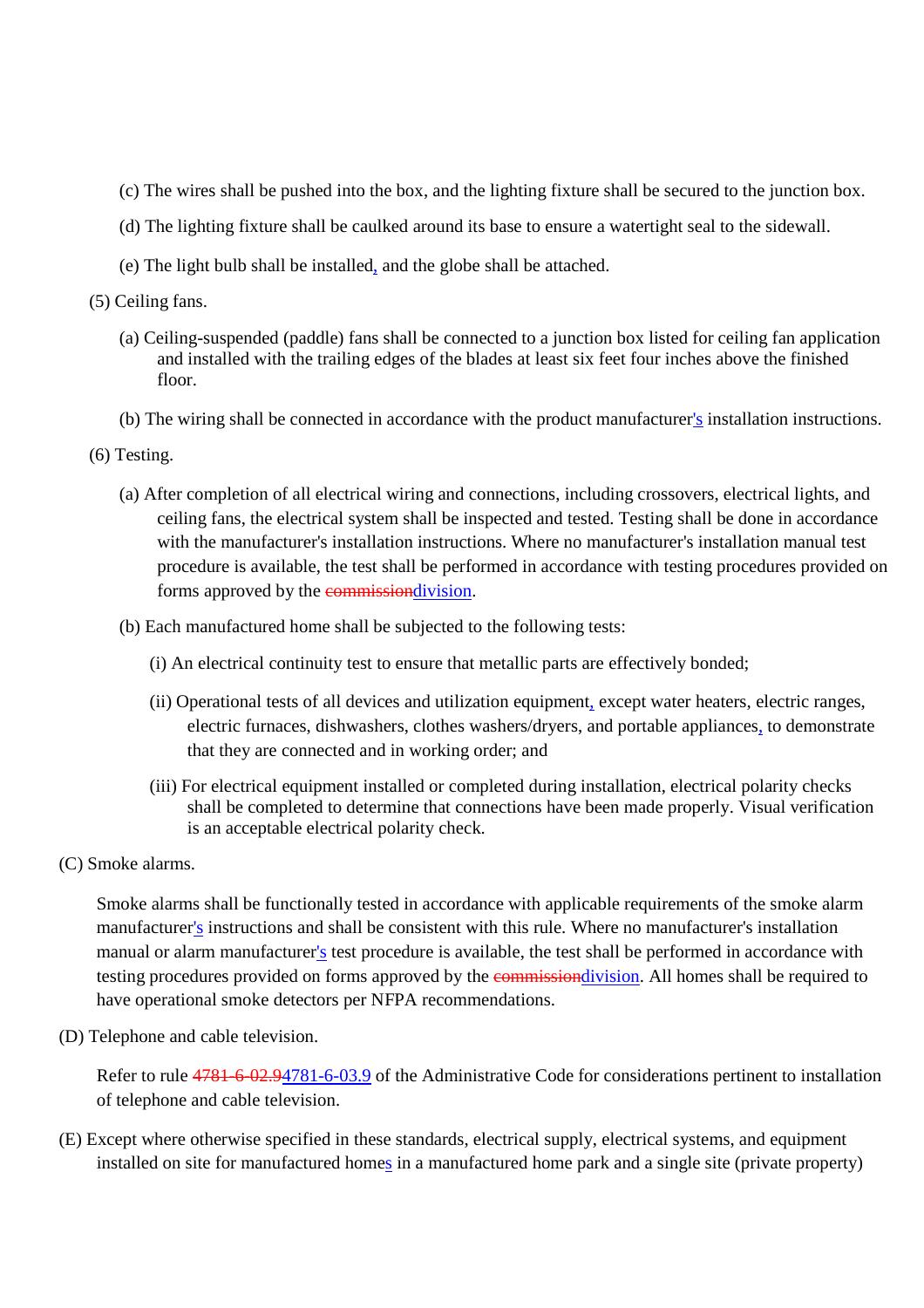shall comply with the national electric code (NEC)-2008, Article 550.

- (F) On-site wiring methods not included in the manufacturer's installation instructions shall comply with the requirements of the national electric code (NEC) 2008NEC and shall be inspected by a state-certified electrical safety inspector (ESI) of record certified by the board of building standards or a licensed electrical contractor whose name is on the license issued under Chapter 4740. of the Revised Code.
- (G) Electrical service, connectors, and feeders shall be inspected by a state certified electrical safety inspector-(ESI)an ESI of record certified by the board of building standards whose name is on the license issued under Chapter 3783. of the Revised Code.